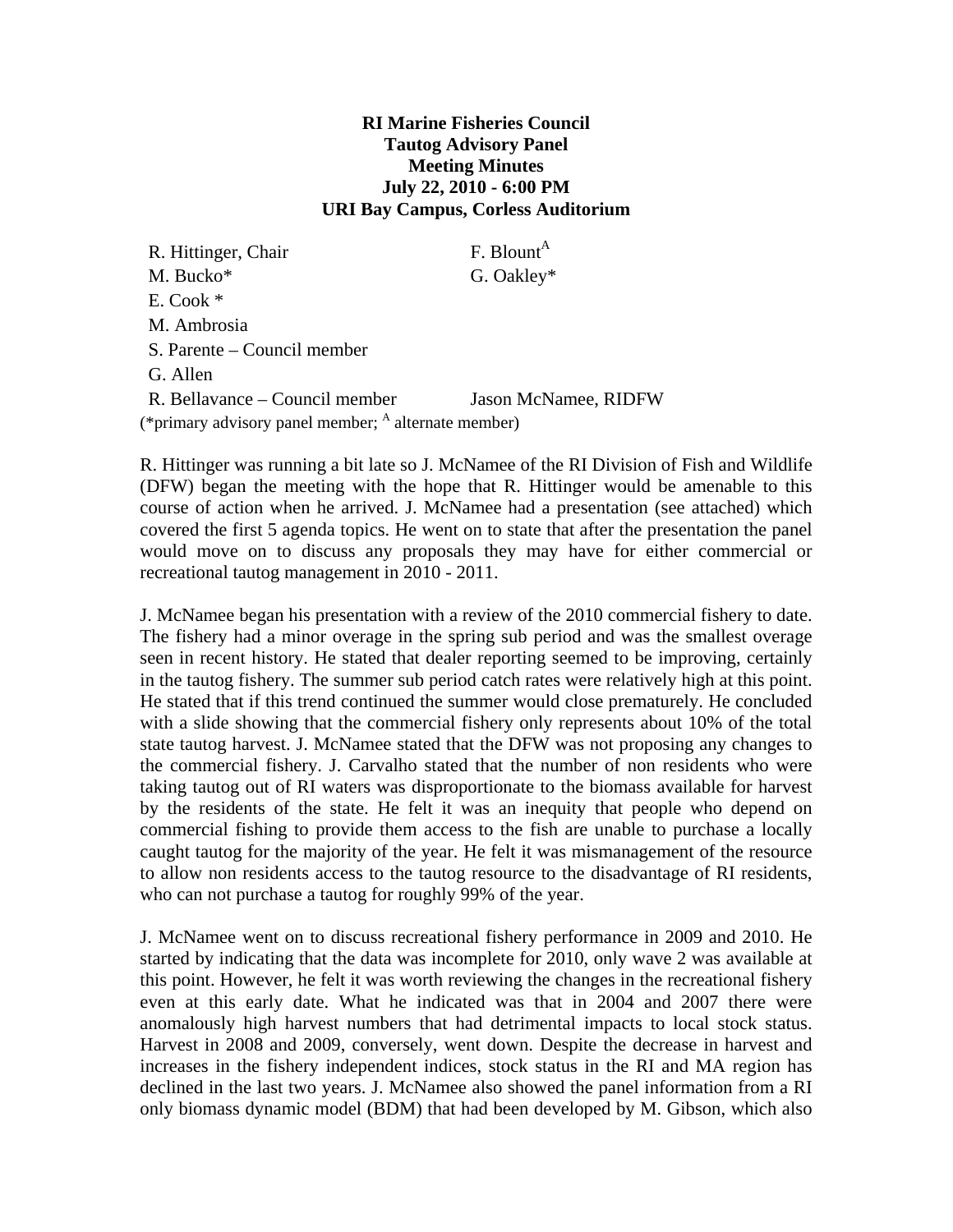indicated the same deteriorating trend. He also noted that landings in the early spring season were increasing (wave 2). J. McNamee went on to give some perspective on the fishery by breaking the data down to wave specific and mode specific data. The summary of this information is that the large harvest spikes are occurring in the later waves, 5 and 6, and that the majority of the landings (72%) are occurring in the private/rental boat mode.

J. McNamee finished by indicating that the DFW, despite indicating no changes for the 2010 recreational fishery in December of 2009, was proposing a bag limit drop in the fall fishery to protect against large harvest spikes in the end of wave 5 and wave 6. The DFW felt compelled to make this change mid year due to the marked decline in stock status. In conclusion J. McNamee stated that the stock will be reassessed on both the regional and coastwide level in 2011, at which time some new modeling techniques will be attempted.

R. Hittinger asked if there were any alternate proposals from the meeting participants to change tautog management in the recreational fishery in 2010. There was a brief discussion about the regional approach, with one option being that the panel could recommend that they did not want to remain in the regional assessment. The panel did not feel this was appropriate and felt that the regional assessment makes more sense from a biological perspective as this stock did not migrate far from state waters.

F. Blount began the discussion. He voiced concern about the increase in wave 2. He felt that even though in magnitude the wave 2 landings were not high, the 2010 data represented a 12 fold increase in landings in that period. He felt we should be cautious with that period as it could potentially impact the stock negatively in the future. He also voiced his doubts that the decreased bag limit would constrain landings and noted that wave 5, which has a 3 fish bag for the majority of the wave, in most years had similar harvest rates to wave 6. There was a discussion on why only the bag limit was chosen to be changed. J. McNamee stated that the DFW felt changing the bag limit would create less impact than, for instance, closing a season, as fishermen could still fish albeit at a lower bag limit. F. Blount concluded by stating that a dramatically reduced bag limit would severely impact the party and charter industry. There was a discussion on the proportion of harvest that occurred in waves 5 and 6. As noted in the report put together by the DFW, this equates to roughly 60% of the annual catch.

M. Bucko made a proposal. He started by stating that RI didn't need to only constrain harvest but it also needed to constrain effort. He stated that not only would a decreased bag limit impact harvest, but it could also impact effort. M. Bucko had done an analysis and had come up with a 5 fish bag limit as a restriction that would have this dual effect. He went on to state that this could be combined with a vessel limit, as had been done in the MA scup fishery. J. McNamee stated that there was not a precedent for a vessel based limit in the RI recreational fishery and did not know how it would be received. As well he stated that he thought DEM Enforcement might have objections due to the increased complexity in that they might feel these multiple limits (both per person and per vessel) could lead to confusion with fishermen. He concluded by mentioning that the shore based segment of the fishery, approximately 25% of harvest, would be unaffected by this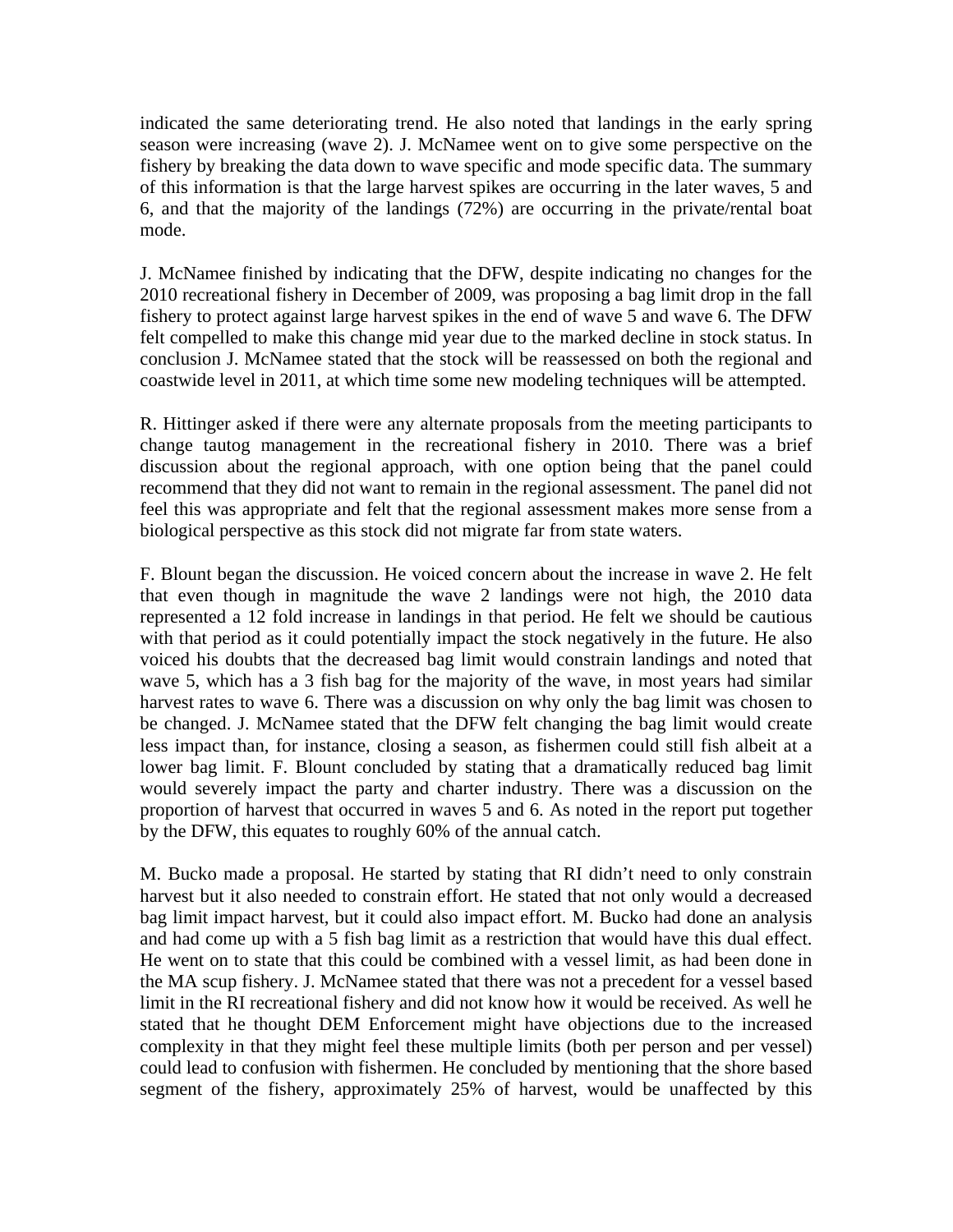constraint. Despite these possibilities, J. McNamee thought they could at least bring the proposal forward to see how the public would react to the idea. R. Hittinger asked if a reduction amount could be calculated for this strategy. J. McNamee stated that it would be possible, though difficult because it would need to be calculated based on raw MRFSS intercept data, which would have to be drilled down to the vessel level. R. Hittinger asked whether the 5 fish per person would meet reduction measures. J. McNamee stated that there were no specific reduction metrics that had to met at this point due to the regional approach, RI was being proactive at this point. F. Blount supported J. McNamee's comments and stated that regardless of what they did (other than nothing), it would be more restrictive.

G. Allen asked what MA was intending to do. J. McNamee stated that MA did not have any plans to restrict at this point because they were already at 3 fish per person all season long and had a quota constraint on their commercial fishery. He went on to state that RI tautog landings were currently much higher than MA.

R. Bellavance stated that he had recently attended a tourism symposium and one of the discussions was about how state agencies work against each other and industry when promoting tourism. He felt this was an example of that. He had submitted a proposal on behalf of the Party and Charter Boat Association (see attached). The point of the proposal was that the party and charter industry accounted for only 4% of the tautog harvest in the state, yet the state received disproportionate benefit from that 4% because out of state tourists came in to RI, bought hotel rooms and ate in RI restaurants, and one of the draws in to RI was patronage of the party and charter boats. The marketing of the high fall bag limit was very important to their industry to draw customers in from out of state. R. Bellavance concluded by stating that the party and charter harvest was not biologically as significant as other modes in the tautog fishery yet had a large economic benefit to the state. He also stated that the party and charter participants, at least as far as his association was concerned, would be willing to participate in any permit or logbook requirements to allow them to maintain a higher bag limit. Programs had been developed like this in the past, specifically for tautog. There was a discussion about the precision requirements of the tautog fishery management plan. J. McNamee stated that they currently did not meet that standard (a PSE of 20 or less); however the idea of a logbook requirement could be used to supplement MRFSS estimates and increase precision.

There was a brief discussion about the equity arguments involved with mode splitting in the recreational fishery. R. Bellavance stated that the party and charter mode had taken some reductions in bag limits in their proposal; therefore they were bearing some of the burden of the restrictions.

There was a further discussion on what would happen if RI chose to not take action in this year. J. McNamee stated that he did not know, but ventured that the Board could revoke the regional approach and require that RI take the full reduction taken by the other states back in 2008.